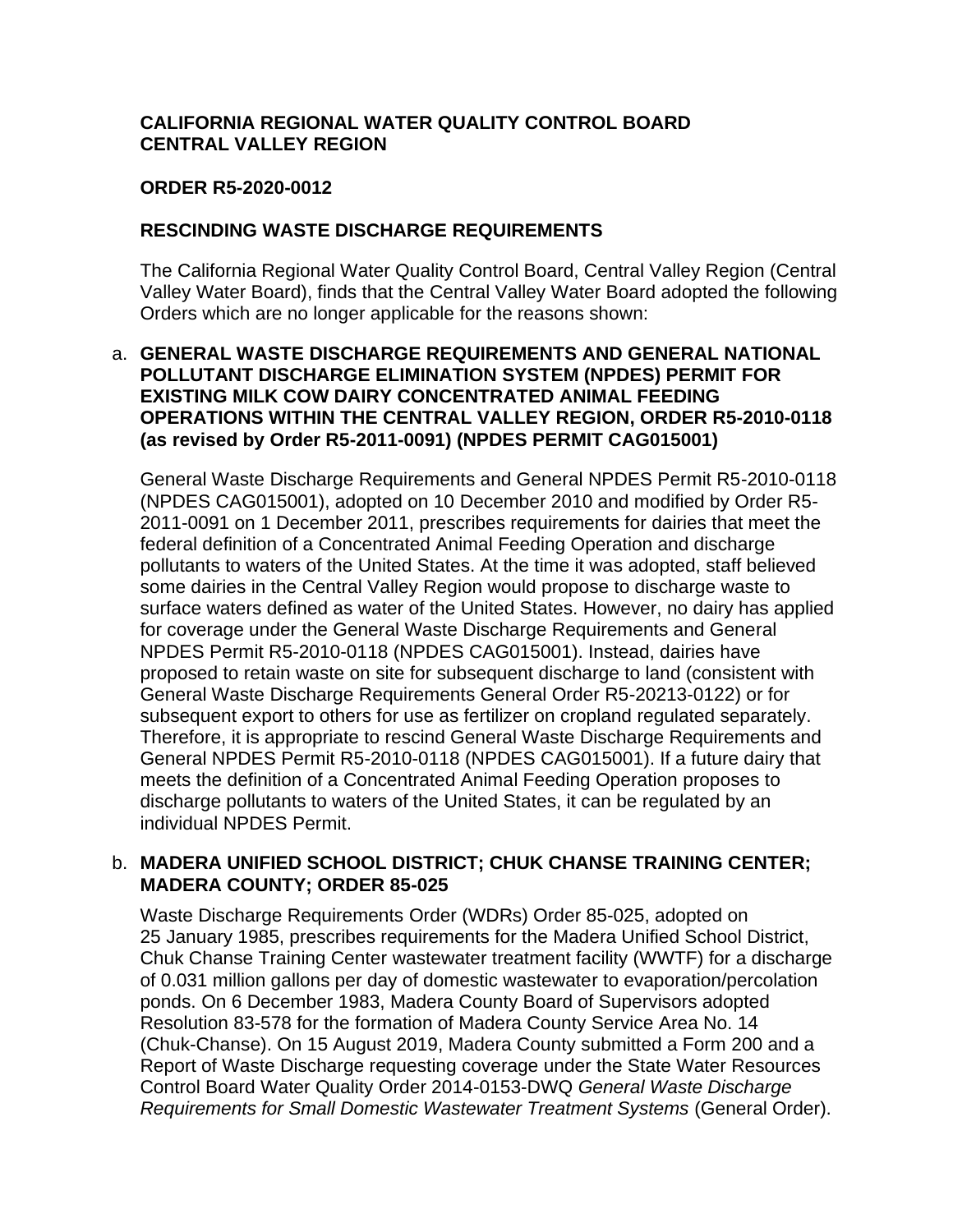On 13 November 2019, a Notice of Applicability was issued to Madera County Service Area No. 14 for coverage under the General Order. Madera County Service Area No. 14, Chuk-Chanse WWTF was assigned enrollee number 2014-0153-DWQ-R5326. Therefore, it is appropriate to rescind Waste Discharge Requirements Order 85-025.

# c. **NICHOLAS CALF RANCH, MERCED COUNTY, ORDER 93-107**

Waste Discharge Requirements (WDRs) Order No. 93-107, adopted on 25 June 1993, requires the facility to meet the provisions contained in Division 7 of the California Water Code and regulations adopted thereunder. The facility was put under the individual WDRs due to an off-property discharge of wastewater when the facility housed a dairy. The dairy operation has ceased, and the facility now operates as a bovine facility. WDR Order No. 93-107 should be rescinded and the facility should be placed under the General Order for Confined Bovine Feeding Operations, Order No. R5-2017-0058.

## d. **PHEASANT LANDING III HOA, BUTTE COUNTY, ORDER 5-01-277**

Waste Discharge Requirements Order 5-01-277, adopted on 7 December 2001, prescribes requirements for the discharge from Pheasant Landing III (Facility). The Facility is comprised of a wastewater collection system, Orenco Advantex pods and a subsurface disposal area. The Facility is now regulated under Water Quality Order 2014-0153-DWQ (General Order) for discharges to land from small domestic systems with a maximum average daily flow of 100,000 gallons or less. Therefore, it is appropriate to rescind Waste Discharge Requirements Order 5-01-277.

### e. **PHEASANT LANDING II HOA, BUTTE COUNTY, ORDER 99-037**

Waste Discharge Requirements Order 99-037, adopted on 30 April 1999, prescribes requirements for the discharge from Pheasant Landing II, Butte County (Facility). The Facility is comprised of a wastewater collection system, individual septic tanks with sump pump, pressurized collection lines, 5,000-gallon equalization tank, and eight Orenco Advantex pods and subsurface disposal field. The Facility is now regulated under Water Quality Order 2014-0153-DWQ (General Order) for discharges to land from small domestic systems with a maximum average daily flow of 100,000 gallons or less. Therefore, it is appropriate to rescind Waste Discharge Requirements Order 99-037.

## f. **SAN JOAQUIN WINE COMPANY, INC.; WINERY; MADERA COUNTY, ORDER R5-2013-0069**

Waste Discharge Requirements Order (WDRs) Order R5-2013-0069 was issued to the San Joaquin Wine Company, Inc. (Discharger) for its Winery in Madera. Order R5-2013-0069 limits the discharge of process wastewater from the Winery up to 25,000 gallons per day (monthly average) and up to 6 million gallons annually. However, the planned expansion of the winery did not occur and, therefore, the Discharger submitted a Form 200 on 3 April 2019 and a Notice of Intent on 15